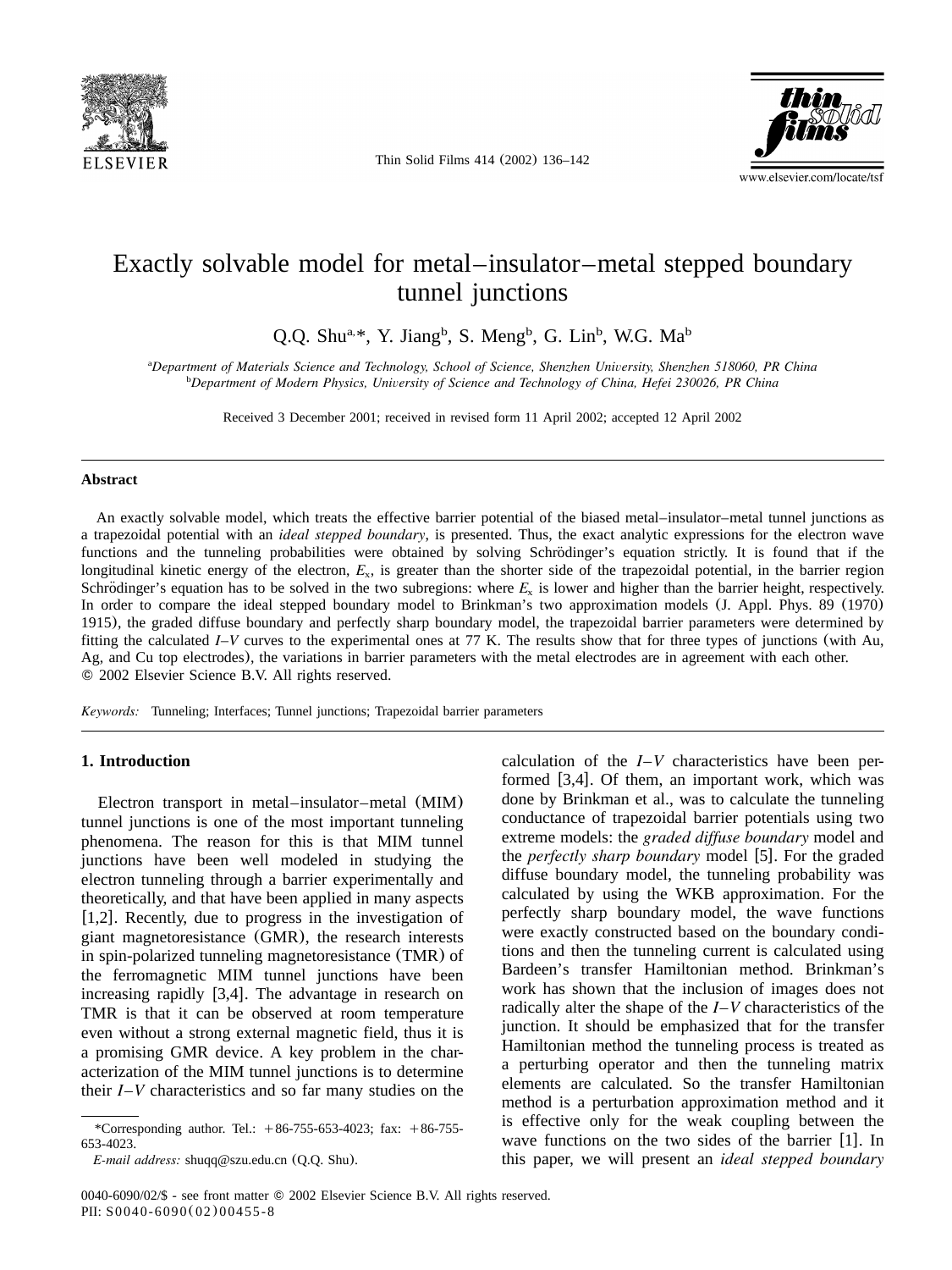<span id="page-1-0"></span>model, which treats the *effective* barrier potential of the biased MIM tunnel junctions as a trapezoidal potential and the resultant barrier potential is the trapezoidal potential plus an applied electric potential resulting from the bias voltage.It means that the applied electric field is located inside the insulator region of the junction and the junctions have the ideal stepped boundaries.Thus, to our knowledge for the first time, the exact analytic expressions for the electron wave functions and the tunneling probabilities in the biased MIM tunnel junctions were obtained by solving Schrödinger's equation strictly, instead of using the WKB approximation or perturbation approximation method.In order to compare our model with Brinkman's graded diffuse boundary model and perfectly sharp boundary model, three groups of the barrier parameters were determined by fitting the calculated *I*–*V* curves to the experimental ones for three types of junctions (ones with Au, Ag and Cu top electrodes) at 77 K, respectively. For simplicity, the image force correction is not included because the effect of the image forces is only to round off the barrier corner and to make the average height of the barrier slightly lower  $[6]$  $[6]$  $[6]$ .

#### **2. Ideal stepped boundary model**

Consider a MIM junction consisting of two metal electrodes and separated by a thin barrier insulator layer  $(10–20 \text{ Å})$ . The effective trapezoidal barrier potential of the junction is modeled in one dimension with width *d*, as shown in Fig.1a.As the junction is biased, since the applied electric field is located in the insulator region, the resulting barrier potential,  $U(x)$ , for the biased junction is the barrier potential plus the applied electric potential, as shown in Fig.1b or c.Based on the free-electron and effective mass approximation, the tunneling electron wavefunctions  $\psi(x)$  must satisfy the Schrödinger's equation

$$
-\frac{\hbar^2}{2m^*}\frac{d^2}{dx^2}\psi(x) + U(x)\psi(x) = E_x\psi(x)
$$
 (1)

where

$$
U(x) = \begin{cases} 0 & x < 0 \\ \phi_1 + E_{fL} - (\phi_1 - \phi_2 + eV)\frac{x}{d}, & 0 \le x \le d \\ -eV & x > d \end{cases}
$$
 (2)

 $m^*$  is the tunneling electron effective mass;  $E_x$  is the longitudinal kinetic energy in the *x*-axis direction (perpendicular to the junction interface). Note that for tunneling problems, there should be  $E_x \le E_{fL} + \phi_1$ . As seen in Fig.1a, if the bottom of the conductance band



Fig.1.Trapezoidal potential barrier model of metal–insulator–metal tunnel junctions with (a) zero bias; (b) with a bias positive on the right-hand metal and the electron energy  $E_x \ge (E_f + \phi_2 - eV)$ , i.e.  $d \ge l\lambda$ ; and (c) with a bias positive on the right-hand metal and the electron energy  $E_x < (E_{fL} + \phi_2 - eV)$ , *i.e.*  $d < l\lambda$ . The dash–dot lines in  $(b)$  and  $(c)$  are the barrier potentials with zero bias. Note that for the case of (b), the electron energy  $E_x \le U(x)$  only in region of  $0 \le$  $x \le l\lambda$ .

is taken as the zero point of potential,  $E_{f\text{L}}$  and  $E_{f\text{R}}$  is the Fermi energy of the left and right electrode,  $\phi_1$  and  $\phi_2$ is the trapezoidal barrier height on the left and right; respectively; *V* is the bias voltage and the electrode on the right is biased positive.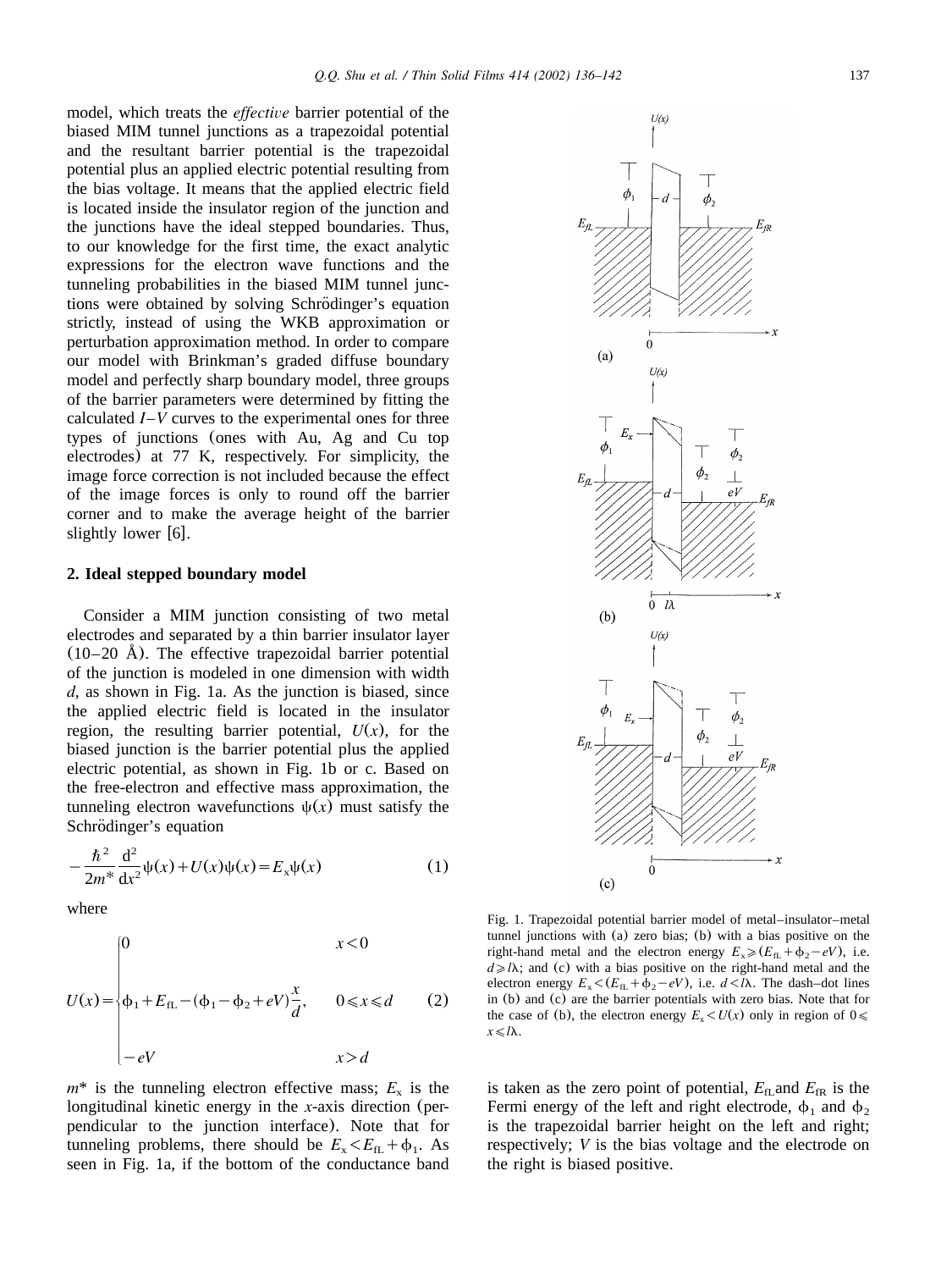<span id="page-2-0"></span>In the region  $x < 0$  and  $x > d$ , the solutions for [Eq.](#page-1-0) (1) has, respectively, the form of  $\psi_1(x)$  and  $\psi_4(x)$ 

$$
\psi_1(x) = e^{ik_{1x}} + Re^{-ik_{1x}}, \qquad x < 0 \tag{3}
$$

$$
\psi_4(x) = S e^{ik_{2x}}, \qquad x > d \tag{4}
$$

where *R* and *S* is the reflection and transmission coefficient, respectively;  $k_1 = (2m^*E_x)^{1/2}/\hbar$ ,  $k_2 =$  $[2m^*(E_x+eV)]^{1/2}/\hbar$ .

In the barrier region  $0 \le x \le d$ , by introducing

$$
l = \left[\frac{d\hbar^2}{2m^*(\phi_1 - \phi_2 + eV)}\right]^{1/3}
$$
 (5a)

$$
\lambda = \frac{2m^*(\phi_1 + E_{\text{fL}} - E_x)l^2}{\hbar^2}
$$
 (5b)

[Eq.](#page-1-0) (1) becomes

$$
\frac{d^2\psi}{dx^2} + \left(\frac{x}{l^3} - \frac{\lambda}{l^2}\right)\psi = 0\tag{6}
$$

Both  $l$  and  $\lambda$  are positive,  $l$  has a length dimension and  $\lambda$  is dimensionless. Note that because the tunneling electrons with the different  $E<sub>x</sub>$  face different parts of the trapezoidal barrier, in solving Eq. (6) there are two cases to be considered separately:  $l \ge \lambda$ , i.e.  $E_x \ge (E_f + E_f)$  $\phi_2-eV$ ) and  $l<\lambda$ , i.e.  $E_x\leq (E_{fL}+\phi_2-eV)$ .

As shown in Fig. 1b, in the case of  $d \ge l\lambda$  for the tunneling electron there are the two different subregions inside the trapezoidal barrier region:  $0 \le x \le l\lambda$  ( $E_x$  is *lower* than the barrier potential) and  $l\lambda \le x \le d$  ( $E_x$  is *higher* than the barrier potential).

In the barrier subregion  $0 \le x \le l\lambda$  ( $E_x$  is lower than the barrier potential), introducing the dimensionless parameter  $\xi = \lambda - (x/l)$ , Eq. (6) becomes

$$
\frac{\mathrm{d}^2 \psi}{\mathrm{d}\xi^2} + \xi \psi = 0\tag{7}
$$

In terms of the transformations and  $z = (2/3)\xi^{3/2}$ , Eq. (7) can be rewritten as

$$
\frac{d^2\varphi}{dz^2} + \frac{1}{z}\frac{d\varphi}{dz} - \left[1 + \frac{(1/3)^2}{z^2}\right]\varphi = 0, \quad \text{for } 0 \le x < l\lambda \tag{8a}
$$

This is a modified Bessel equation, a general solution of which is

$$
\varphi(x) = C_1 I_{1/3}(z) + C_2 K_{1/3}(z) \tag{8b}
$$

where  $I_{1/3}$  and  $K_{1/3}$  are modified Bessel functions 1[7](#page-6-0)L

Similary, in the barrier *subregion*  $l\lambda \le x \le d$  ( $E_x$  is higher than the barrier potential), introducing  $\xi =$  $(x/l) - \lambda$ , Eq. (6) is rewritten as  $d^2\psi/d\psi^2 + \xi\psi = 0$ , which can be transformed, by using  $\psi = \xi^{1/2} \varphi$  and  $z =$  $(2/3)\xi^{3/2}$ , as a Bessel equation of one third order

$$
\frac{d^2 \varphi}{dz^2} + \frac{1}{z} \frac{d\varphi}{dz} + \left[1 - \frac{(1/3)^2}{z^2}\right] \varphi = 0, \quad \text{for } l\lambda \leq x \leq d \quad (9a)
$$

a general solution of which is

$$
\varphi(x) = D_1 J_{1/3}(z) + D_2 N_{1/3}(z) \tag{9b}
$$

where  $J_{1/3}$  is Bessel function,  $N_{1/3}$  is Neumann function  $[7]$  $[7]$  $[7]$ .

Thus, for the case of  $d \ge l\lambda$ , returning to the variable  $\bar{x}$  in Eq. (8b) and Eq. (9b), we obtained the solutions of Eq. (6),  $\psi_2$  and  $\psi_3$  as follows:

$$
\psi_2(x) = \left(\lambda - \frac{x}{l}\right)^{1/2} \left\{ C_1 I_{1/3} \left[ \frac{2}{3} \left(\lambda - \frac{x}{l}\right)^{3/2} \right] + C_2 K_{1/3} \left[ \frac{2}{3} \left(\lambda - \frac{x}{l}\right)^{3/2} \right] \right\}, \quad 0 \le x \le l\lambda
$$
 (10)

$$
\psi_3(x) = \left(\frac{x}{l} - \lambda\right)^{1/2} \left\{ D_1 J_{1/3} \left[ \frac{2}{3} \left(\frac{x}{l} - \lambda\right)^{3/2} \right] + D_2 N_{1/3} \left[ \frac{2}{3} \left(\frac{x}{l} - \lambda\right)^{3/2} \right] \right\}, \quad l\lambda \le x \le d \tag{11}
$$

where  $C_1$ ,  $C_2$ ,  $D_1$  and  $D_2$  are unknown constants. Using (i) the recurrence relations of Bessel, Neumann and modified Bessel functions  $[7]$  $[7]$  $[7]$ , and (ii) the boundary conditions at  $x=0$ ,  $l\lambda$  and  $d$ :  $\psi_1(0) = \psi_2(0)$  and  $\psi'_1$  $(0) = \psi'_2(0); \quad \psi_2(l\lambda) = \psi_3(l\lambda) \quad \text{and} \quad \psi'_2(l\lambda) = \psi'_3(l\lambda);$  $\psi_3(d) = \psi_4(d)$  and  $\psi'_3(d) = \psi'_4(d)$ , the constant  $C_1$ ,  $C_2$ ,  $C_1$  and  $D_2$ , along with *R* and *S* in Eq. (3) and Eq. (4), were determined as follows:

$$
C_{1} = \frac{2ik_{1} - b_{24}C_{2}\pi/2\sin(\pi/3)}{b_{13}},
$$
  
\n
$$
C_{2} = \frac{4ik_{1}\sin(\pi/3)}{b_{24}\pi + b_{13}\pi[-(b_{68}/b_{57}) + 1 + \cos(\pi/3)]},
$$
  
\n
$$
D_{1} = \frac{b_{68}C_{2}\pi}{2b_{57}\sin(\pi/3)}, D_{2} = -C_{2}\pi/2,
$$
  
\n
$$
R = C_{1}a_{1} + \frac{a_{2}C_{2}\pi}{2\sin(\pi/3)} - 1,
$$
  
\n
$$
S = e^{-ik_{2}d}[a_{5}D_{1} + a_{6}D_{2}/\sin(\pi/3)]
$$
  
\nwhere  $b_{13} = ik_{1}a_{1} - a_{3}/2, b_{24} = ik_{1}a_{2} - a_{4}/2, b_{57} = ik_{2}a_{5} - a_{7}/2, b_{68} = ik_{2}a_{6} - a_{8}/2$  and

$$
a_1 = \lambda^{1/2} e^{-i\pi/6} J_{1/3}(t_0), \ a_2 = \lambda^{1/2} [e^{i\pi/6} J_{-1/3}(t_0)
$$
  
\n
$$
- e^{-i\pi/6} J_{1/3}(t_0)],
$$
  
\n
$$
a_3 = \frac{1}{l\lambda^{1/2}} e^{-i\pi/6} J_{1/3}(t_0) + \frac{\lambda}{l} e^{i\pi/3} [J_{-2/3}(t_0) - J_{4/3}(t_0)],
$$
  
\n
$$
a_4 = \frac{1}{l\lambda^{1/2}} [e^{i\pi/6} J_{-1/3}(t_0) - e^{-i\pi/6} J_{1/3}(t_0)] + \frac{\lambda}{l}
$$
  
\n
$$
\times \{e^{i2\pi/3} [J_{-4/3}(t_0) - J_{2/3}(t_0)]
$$
  
\n
$$
- e^{i\pi/3} [J_{-2/3}(t_0) - J_{4/3}(t_0)] \},
$$
  
\n
$$
a_5 = (d/l - \lambda)^{1/2} J_{1/3}(t_1)
$$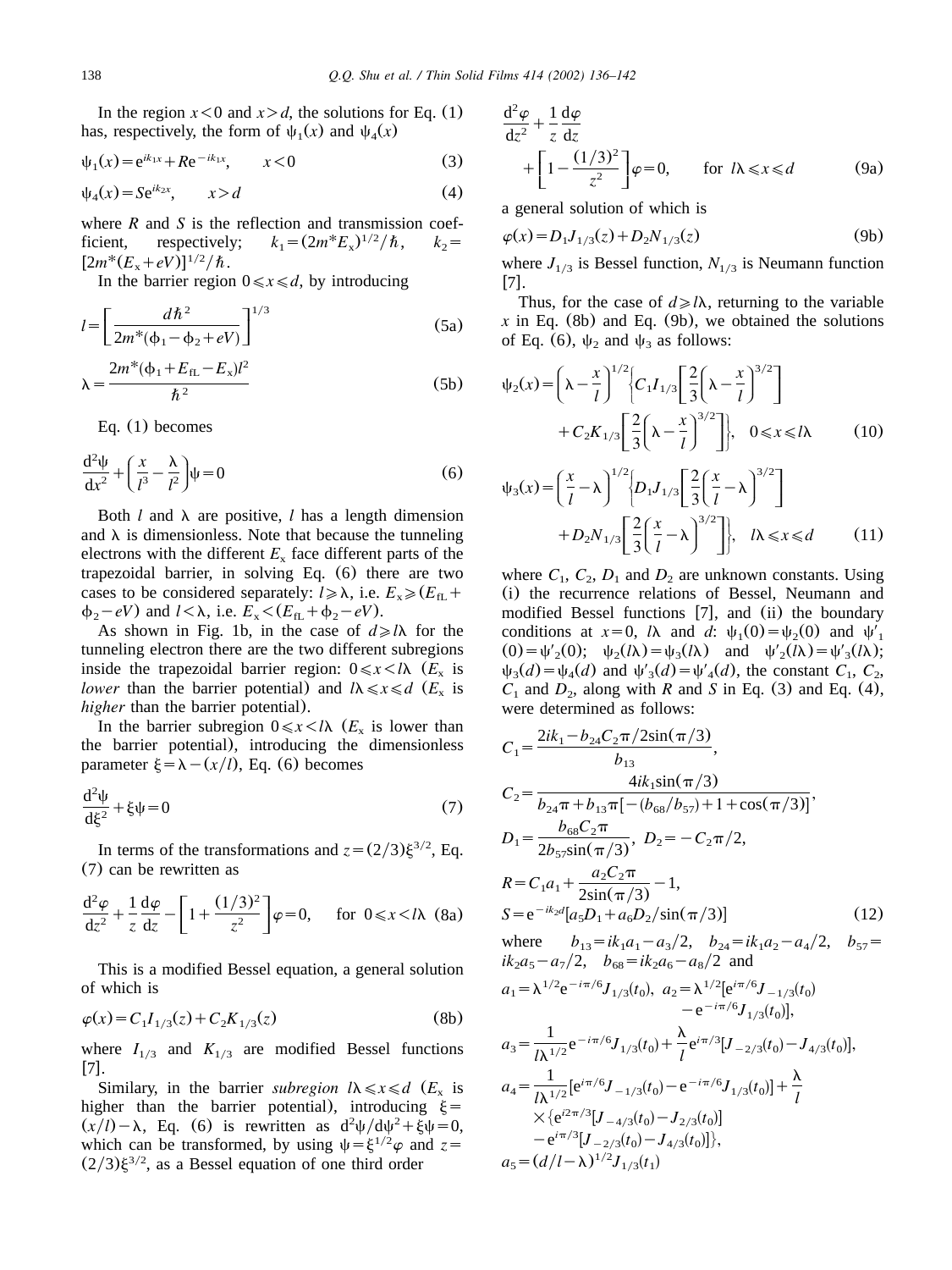<span id="page-3-0"></span>
$$
a_6 = (d/l - \lambda)^{1/2} [J_{1/3}(t_1)\cos(\pi/3) - J_{-1/3}(t_1)],
$$
  
\n
$$
a_7 = \frac{1}{l(d/l - \lambda)^{1/2}} J_{1/3}(t_1) + \frac{(d/l - \lambda)}{l} [J_{-2/3}(t_1) - J_{4/3}(t_1)],
$$
  
\n
$$
a_8 = \frac{1}{l(d/l - \lambda)^{1/2}} [J_{1/3}(t_1)\cos(\pi/3) - J_{-1/3}(t_1)] + \frac{(d/l - \lambda)}{l} \{ [J_{-2/3}(t_1) - J_{4/3}(t_1)]\cos(\pi/3) - [J_{-4/3}(t_1) - J_{2/3}(t_1)] \}
$$
  
\nand  $t_0 = \frac{2}{3} \lambda^{3/2} e^{i\pi/2}$  and  $t_1 = \frac{2}{3} (d/l - \lambda)^{3/2}$ .

As shown in Fig. 1c, in the case of  $d < l\lambda$ , over all the barrier region  $E_x$  is lower than the barrier potential and thus the wave functions of the tunneling electron must only satisfy [Eq.](#page-2-0) (8a) and there are the constant *R*, *S*,  $C_1$ ,  $C_2$  to be determined. In this case, the solutions of [Eq.](#page-2-0) (8a) has the form of Eq. (10) in the region  $0 \le$  $x \le d$  instead of the region  $0 \le x \le l\lambda$ . Using the boundary conditions at  $x=0$  and  $x=d$ :  $\psi_1(0)=\psi_2(0)$  and  $\psi'$  $_1(0) = \psi'_2(0); \psi_2(d) = \psi_4(d)$  and  $\psi'_2(d) = \psi'_4(d)$ , the constant  $C_1$ ,  $C_2$ ,  $R$  and  $S$  were determined as follows:

$$
C_1 = \frac{2ib_{68}k_1}{b_{13}b_{68} - b_{57}b_{24}},
$$
  
\n
$$
C_2 = \frac{2b_{57}C_1\sin(\pi/3)}{b_{68}\pi},
$$
  
\n
$$
R = C_1a_1 + \frac{a_2C_2\pi}{2\sin(\pi/3)} - 1,
$$
  
\n
$$
S = e^{-ik_2d}[a_5C_1 + a_6C_2\pi/2\sin(\pi/3)]
$$
\n(13)

where 
$$
b_{57} = ik_2 a_5 + a_7/2
$$
,  $b_{68} = ik_2 a_6 + a_8/2$ , and

$$
a_5 = (\lambda - d/l)^{1/2} e^{-i\pi/6} J_{1/3}(t_1),
$$
  
\n
$$
a_6 = (\lambda - d/l)^{1/2} [e^{i\pi/6} J_{-1/3}(t_1) - e^{-i\pi/6} J_{1/3}(t_1)]
$$
,  
\n
$$
a_7 = \frac{1}{l(\lambda - d/l)^{1/2}} e^{-i\pi/6} J_{1/3}(t_1)
$$
  
\n
$$
+ \frac{(\lambda - d/l)}{l} e^{i\pi/3} [J_{-2/3}(t_1) - J_{4/3}(t_1)]
$$
,  
\n
$$
a_8 = \frac{1}{l(\lambda - d/l)^{1/2}} [e^{i\pi/6} J_{-1/3}(t_1) - e^{-i\pi/3} J_{1/3}(t_1)]
$$
  
\n
$$
+ \frac{(\lambda - d/l)}{l} \{e^{i2\pi/3} [J_{-4/3}(t_1) - J_{2/3}(t_1)]
$$
  
\n
$$
- e^{i\pi/6} [J_{-2/3}(t_1) - J_{4/3}(t_1)]\}
$$
  
\nand  $t_1 = \frac{2}{3} (\lambda - d/l) e^{i\pi/2}$ .

We have obtained the exact analytic solutions (for the electron wave functions) of [Eq.](#page-1-0)  $(1)$  in the two c[ases:](#page-2-0) [\(](#page-2-0)i)  $d \ge l\lambda$ , the solutions consist of [Eq.](#page-2-0) (3), Eq. (4), Eq. ([10](#page-2-0)), [Eq.](#page-2-0) (11) and Eq. (12); (ii)  $d \lt l\lambda$ , the solutions consist of [Eq.](#page-2-0) (3), [Eq.](#page-2-0) (4), [Eq.](#page-2-0) (10) and Eq. (13).The electron tunneling probability, *P*, is given by

$$
P = |S^2| \tag{14}
$$

where *S* is the transmission coefficient appearing in [Eq.](#page-2-0)  $(4)$  $(4)$  $(4)$ . The tunneling current density is [[8](#page-6-0)]

$$
J = \frac{4\pi e m^*}{h} \int_0^{E_x MAX} |S|^2 dE_x \int_0^{\infty} [f_L(E_x + E_r)]
$$
  
\n
$$
-f_R(E_x + E_r eV)] dE_r
$$
  
\n
$$
= \frac{4\pi e m^*}{h} \int_0^{E_x MAX} |S|^2 k_B T \left[ \ln \frac{e^{E_r/k_B T}}{1 + e^{E_r/k_B T} e^{(E_x - E_{\text{TL}})/k_B T}} -\ln \frac{e^{E_r/k_B T}}{1 + e^{E_r/k_B T} e^{(E_x - E_{\text{TR}} + eV)/k_B T}} \right]_{E_r = 0}^{E_r = \infty} dE_x
$$
  
\n
$$
= \frac{4\pi e m^*}{h} \int_0^{E_x MAX} |S|^2 k_B T
$$
  
\n
$$
\times \left[ \frac{eV}{k_B T} - \ln \frac{1 + e^{(E_x - E_{\text{TL}})/k_B T}}{1 + e^{(E_x - E_{\text{TR}} + eV)/k_B T}} \right] dE_x
$$
(15)

where  $E_r = E - E_x$  is the transverse kinetic energy of the electron in the direction perpendicular to the *x*-axis (parallel to the junction interface),  $k_B$  is Boltzmann's constant and *T* is temperature.

#### **3. Experiment**

In order to compare Brinkman's two extreme models to the ideal stepped boundary model presented in this paper, we determined the parameters (width and height) of the trapezoidal effective barrier by fitting the calculated *I*–*V* curves based on the above the three models to the experimental ones.The preparation of the junctions used to obtain the experimental *I*–*V* curves was described in detail elsewhere  $[9]$  $[9]$  $[9]$ . First, Al film strips were evaporated on glass slides in a vacuum chamber of typically  $2\times 10^{-5}$  Torr. Then, to grow a thin Al<sub>2</sub>O<sub>3</sub> barrier layer on the Al film surface, the Al films were exposed to an oxygen glow discharge at the pressure of  $1\times10^{-1}$  Torr for 10 min. This was followed by baking the samples in air at 200  $^{\circ}$ C for 30 min and then cooling the heated samples in air to room temperature slowly. Next  $MgF<sub>2</sub>$  film strips were evaporated over the edges of the oxidized Al film strips to increase the insulator thickness at the edges.Finally, the top metal electrode film strips (Au, Ag, or Cu) were deposited and the tunnel junctions of  $2.5\times2.5$  mm<sup>2</sup> were obtained. Baking the samples in air made the  $Al_2O_3$  barrier layer denser and the increase in the insulator thickness at the edges eliminated the problem of leakage current at the junction edges, thus the applied bias to the junctions can be up to 5.12 V at room temperature. The experimental *I*–*V* curves of the junctions are shown in [Fig.2](#page-4-0) and were measured in a liquid nitrogen Dewar (77 K) and the top metal electrodes on the right were biased positively.

The bare  $Al_2O_3$  barrier layer thickness was measured with an ellipsometer (Rudolph 2436) before the top metal electrode deposition.The incident angle of the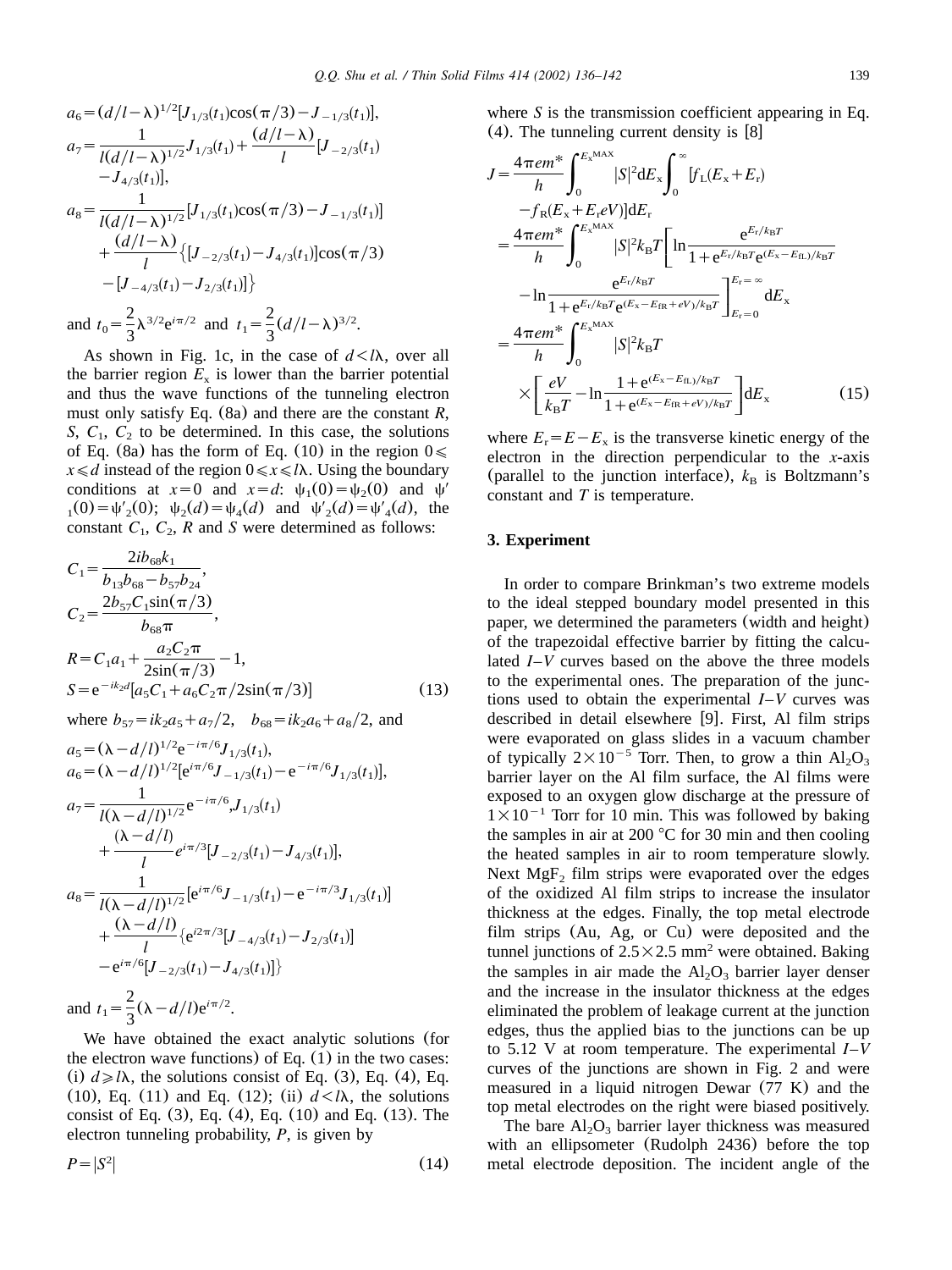<span id="page-4-0"></span>

Fig.2.The experimental *I*–*V* characteristics of the tunnel junctions at 77 K.

light beam to the bare  $Al_2O_3$  barrier layer was 70 $^{\circ}$  and the wavelength was  $5461$  Å. Care should be taken to choose the complex optical constant of the Al film on which the  $Al_2O_3$  barrier layer was grown. The reason for this is that the complex optical constant of the evaporated Al films depends on the deposition conditions.

### **4. Results and discussion**

For thermal equilibrium the Fermi energy levels of a system of metal electrodes in the tunnel junctions must be in coincidence, hence in the case of metal electrodes the vacuum level also must be in coincidence.Since the Al bottom electrode (on the left in [Fig.1](#page-1-0)) was always biased negatively, in order to simplify the calculation of the theoretical *I*–*V* curves, we did not distinguish between the left- and right-hand electrodes in [Eq.](#page-3-0) (15) and took the Fermi energy levels for both electrodes to be 11.63 eV (i.e. the Fermi energy of Al). The reason for this is that: (i) the selection of which electrode to use is basically immaterial from the point of view of reflecting structure in the tunneling conductance  $[5,8]$  $[5,8]$  $[5,8]$ ; (ii) the effect of two dissimilar electrodes in the MIM tunnel junctions is to produce two unequal barrier heights at two interfaces between each electrodes and the insulating barrier film, and it has been included in the trapezoidal barrier potential model  $[6]$  $[6]$  $[6]$ . The effective mass of electron in the  $Al_2O_3$  barrier layer,  $m^*$ , was chosen to be 0.2  $m_e$ , where  $m_e$  is the free-electron mass [[9](#page-6-0)]. Thus, the barrier parameters obtained by fitting the calculated *I*–*V* curves to the experimental ones are shown in Table 1.

The bare  $Al_2O_3$  barrier layer thickness was determined to be  $34.2 \pm 2.5$  Å by the ellipsometric measurement and it is greater than the barrier width *d*, as shown in Table 1.This difference can be understood as follows: (i) because grown  $Al_2O_3$  barrier layer is not uniform and has the surface roughness, and the tunneling probability increases exponentially with decrease in the barrier width, the tunneling electrons prefer to go through the thinner area. Since the ellipsometric values are the geometric average ones, the tunneling values are the physical effective ones; (ii) the diffusion of the metal electrode atoms into the barrier layer leads to a decrease in the average barrier thickness.

As seen in Table 1, for the ideal stepped boundary model the barrier height  $\phi_1$  in the Au- (Ag-, Cu-) junctions are approximately equal to each other because they characterizes the same  $Al-Al<sub>2</sub>O<sub>3</sub>$  interface. The results for the ideal stepped boundary model are what they should be and are in agreement with ones for both graded diffuse boundary and perfectly sharp boundary models.In contrast, for all the three models the barrier height  $\phi_2$  at the Al<sub>2</sub>O<sub>3</sub>–Au (–Ag, –Cu) interface are quite different, in particular,  $\phi_2$  at the Al<sub>2</sub>O<sub>3</sub>–Cu interface much higher than that at the  $Al_2O_3 - Au$  (–Ag) interface.

For both graded diffuse boundary and perfectly sharp boundary models, the difference in the barrier height  $\phi_2$  between the Al<sub>2</sub>O<sub>3</sub>-Au (–Ag) and –Cu interfaces can be understood by considering that at the interfaces oxygen atoms with dangling bonds can combine with Cu atoms but inactive Au and Ag atoms, thus copper oxide of one or two monolayer thickness is grown at the interface and an additional barrier must be considered  $[10]$  $[10]$  $[10]$ . On the other hand, the top electrode atoms have the different atom radii: 1.439 Å (Au), 1442 Å  $(Ag)$ , 1.280 Å  $(Cu)$  and the Cu atoms with the smaller radium are easier to diffuse into the  $Al_2O_3$  barrier. As shown in Table 1, this means that the barrier width of

Table 1

The effective trapezoidal barrier parameters determines by fitting the calculated *I*–*V* curves to the experimental ones

| Parameters<br>Models | d(A)       |      |      | $\phi_1$ (eV) |            |            | $\phi$ <sub>2</sub> (eV) |      |      |
|----------------------|------------|------|------|---------------|------------|------------|--------------------------|------|------|
|                      | <b>GDB</b> | PSB  | ISB  | <b>GDB</b>    | <b>PSB</b> | <b>ISB</b> | <b>GDB</b>               | PSB  | ISB  |
| $Al-Al2O3 - Au$      | 24.4       | 27.3 | 21.0 | 2.65          | 3.25       | 4.07       | 1.05                     | 0.95 | 1.82 |
| $Al-Al2O3-Ag$        | 25.3       | 28.0 | 23.1 | 2.90          | 3.40       | 3.77       | 0.85                     | 0.90 | 1.77 |
| $Al-Al2O3-Cu$        | 12.0       | 10.7 | 15.2 | 2.85          | 2.95       | 3.78       | 3.10                     | 3.30 | 2.97 |

The calculated *I*–*V* curves were in the basis of Brinkmann's graded diffuse boundary (GDB) model and perfectly sharp boundary (PSB) model, and the ideal stepped boundary (ISB) model presented in this paper.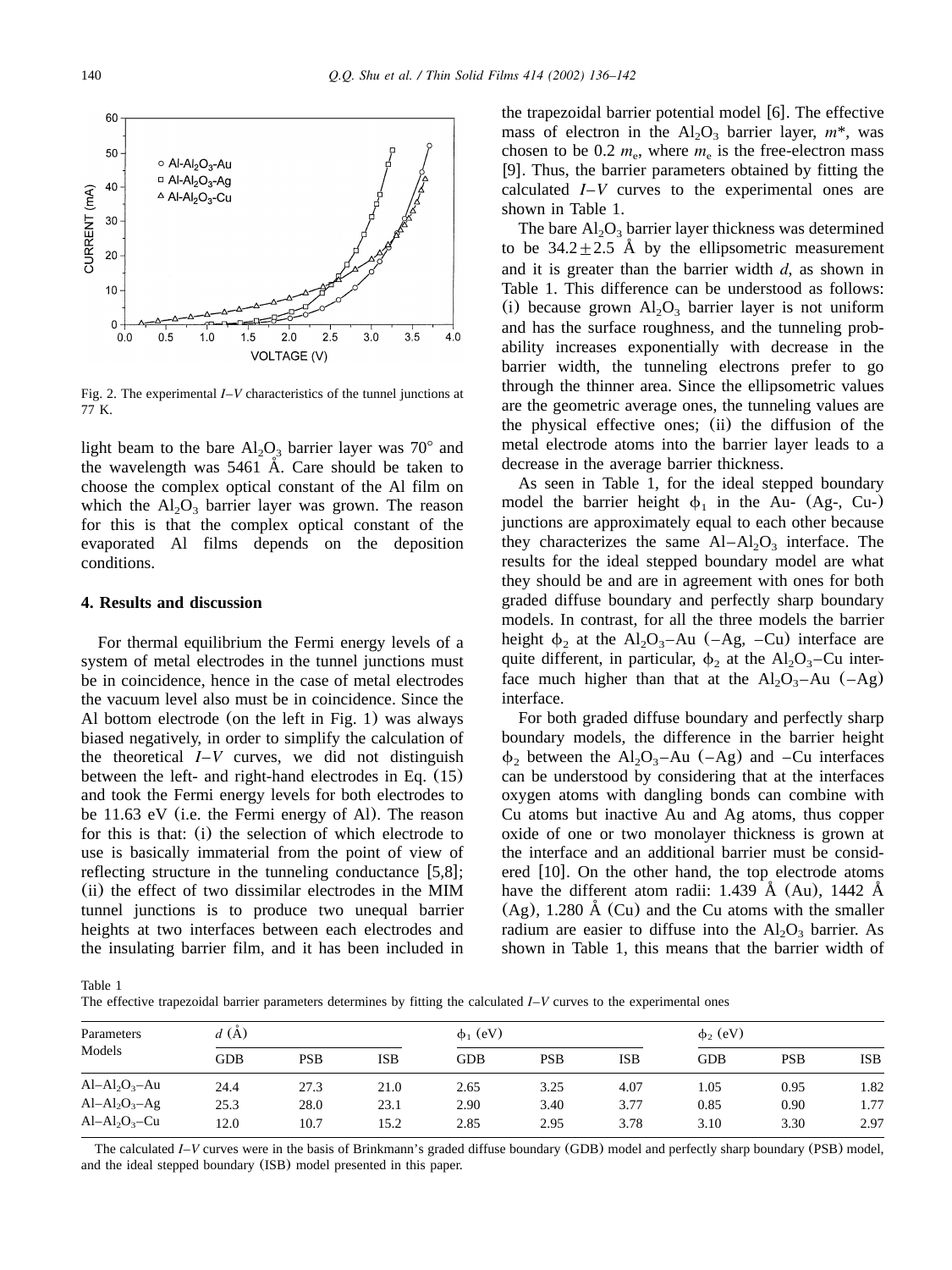and Ag-junctions. However, for inelastic electron tunneling spectroscopy (IETS) the case is different. It is found that some top metal electrodes of junctions (e.g. Al and Cr) will destroy the layer of molecules that were doped into the junction and others (e.g. Pb and Ti) will not [[11](#page-6-0)]. For Pb top electrode, tunneling spectra are obtained that closely resemble infrared spectra or Raman spectra of the dopant molecules without a top electrode. Therefore, Pb top electrode is widely used in junctions of IETS.

Based on the same explanations as above, for the ideal stepped boundary model the  $\phi_2$  at the Al<sub>2</sub>O<sub>3</sub>-Cu interface much higher than that at the  $Al_2O_3 - Au$  ( $-Ag$ ) interface and the barrier width of the Cu-junction is much shorter than that of the Au- and Ag-junctions. It should be noted that, as seen in [Table 1,](#page-4-0) in the Cujunction there is  $\phi_1 < \phi_2$  for both graded diffuse boundary and perfectly sharp boundary models and, in contrast, there is  $\phi_1 > \phi_2$  for the ideal stepped boundary model.This difference between the ideal stepped boundary model and the graded diffuse (or the perfectly sharp) boundary model can be explained as follows: as seen in [Eq.](#page-2-0) (5a), *l* (with a length dimension) should be positive for any given bias voltage *V*, in other words, for the ideal stepped boundary model the assumption of  $\phi_1$   $>$   $\phi_2$  has been made (of course, the another assumption of  $\phi_1 < \phi_2$  can be chosen to make). In contrast, for the graded diffuse (or the perfectly sharp) boundary model there is not such a pre-assumption of  $\phi_1 > \phi_2$  (or  $\phi_1 < \phi_2$ ). It should be emphasized that the assumption of  $\phi_1 > \phi_2$  makes no difference to characterizing the junction interfaces. For example, as shown in [Table 1,](#page-4-0) for the ideal stepped boundary model the barrier height  $\phi_2 = 1.82$ , 1.77 and 2.97 eV at the Al<sub>2</sub>O<sub>3</sub>-Au, -Ag and –Cu interface, respectively, and the  $\phi_2$  at the Al<sub>2</sub>O<sub>3</sub>– Cu interface are much higher than that at the  $Al_2O_3$ -Au (–Ag) interface.Obviously, for ideal stepped boundary model the variation in the  $\phi_2$  values with the top electrodes is in agreement with that for the graded diffuse boundary model and the perfectly sharp boundary model.

The experimental *I*–*V* curves were measured at in liquid nitrogen  $(77 \text{ K})$ , which is easy to get. The temperature dependence of the current density in a MIM tunnel junction can be described by  $J(V,T)$  =  $J(V,0)[1+(\pi c_1k_BT)^2(1/6)+(\pi c_1k_BT)^4(7/360)+\cdots],$ where *V* is the bias voltage, *T* is temperature,  $k_B$  is Boltzmann constant and the coefficient  $c_1$  for small bias voltages ( $\leq 1.0$  V) is approximately 20 (eV)<sup>-1</sup> [[12](#page-6-0)]. Since  $k_B T$  (77 K) = 64 $\times$ 10<sup>-3</sup> eV, the increase in the current density is less 3% as the temperature goes from 0 to 77 K.This shows that the *I*–*V* characteristics at 77 K differs only slightly from that at 4.2 K. Recently, temperature dependence of the (spin-independent) conductance *G* (*T*,  $V=0$ ) for a zero-biased Co–insulator– Py tunnel junction with the insulator composed of  $4 \text{ Å}$ Al and 10  $\AA$  Dy oxidized was measured, but the temperature dependence of the *I*–*V* characteristics is absent from this type of tunnel junction  $[13]$  $[13]$  $[13]$ . In general, a small influence of temperature on the *I*–*V* characteristics is typical for tunneling. Nevertheless, there is still a requirement for measuring the temperature dependence of the *I*–*V* characteristics, in particular, for determining the temperature dependence of the tunneling barrier parameters.It would be good to perform the measurements of the *I*–*V* characteristics at a temperature as low as possible to eliminate thermionic emission, which will results in a nontunneling current component in the junctions.However, for IETS the tunneling spectra are taken always at  $4.2$  K (or lower temperature). The reason for this is that vibrational modes of surface species have characteristic width of order 1 meV (or greater) and a contribution to the spectrum width is made by the thermal broadening, which comes from the thermal smearing of the electron distribution around the Fermi energy  $[11]$  $[11]$  $[11]$ . Hence, the tunneling spectra must be run at cryogenic temperature to obtain resolutions sufficient for the vibrational spectroscopy.

## **5. Summary**

We presented an ideal stepped boundary model, which treats the effective barrier potential of the biased MIM tunnel junctions as a trapezoidal potential plus an applied electric potential (from the biased voltage). Thus, to our knowledge for the first time, the exact analytic expressions for the electron wave functions and the tunneling probabilities were obtained by solving Schrödinger's equation strictly. For comparison to Brinkman's two extreme models: the graded diffuse boundary model (based on WKB approximation) and the perfectly sharp boundary model (based on perturbation approximation), the three groups of barrier parameters were determined by fitting the calculated *I*–*V* curves to the experimental ones for three different junctions with the Au, Ag and Cu top electrodes at 77 K.The results show that: (i) according to the ideal stepped boundary model the tunneling electron behavior in the trapezoidal barrier region is dependent on whether the electron energy  $E_x$ is lower or higher than the barrier height; (ii) the variations in the barrier parameters obtained from the above three models are in qualitative agreement with each other. Also the results suggest that though a barrier layer of tunnel junctions is a real existence, it can be modeled in many ways to different effective barrier potentials, for example, to rectangular or trapezoidal ones with diffuse or sharp boundaries.Thus, a group of the barrier parameters for each effective barrier potential model can be obtained by fitting the calculated *I*–*V* curves based on the barrier model to the experimental